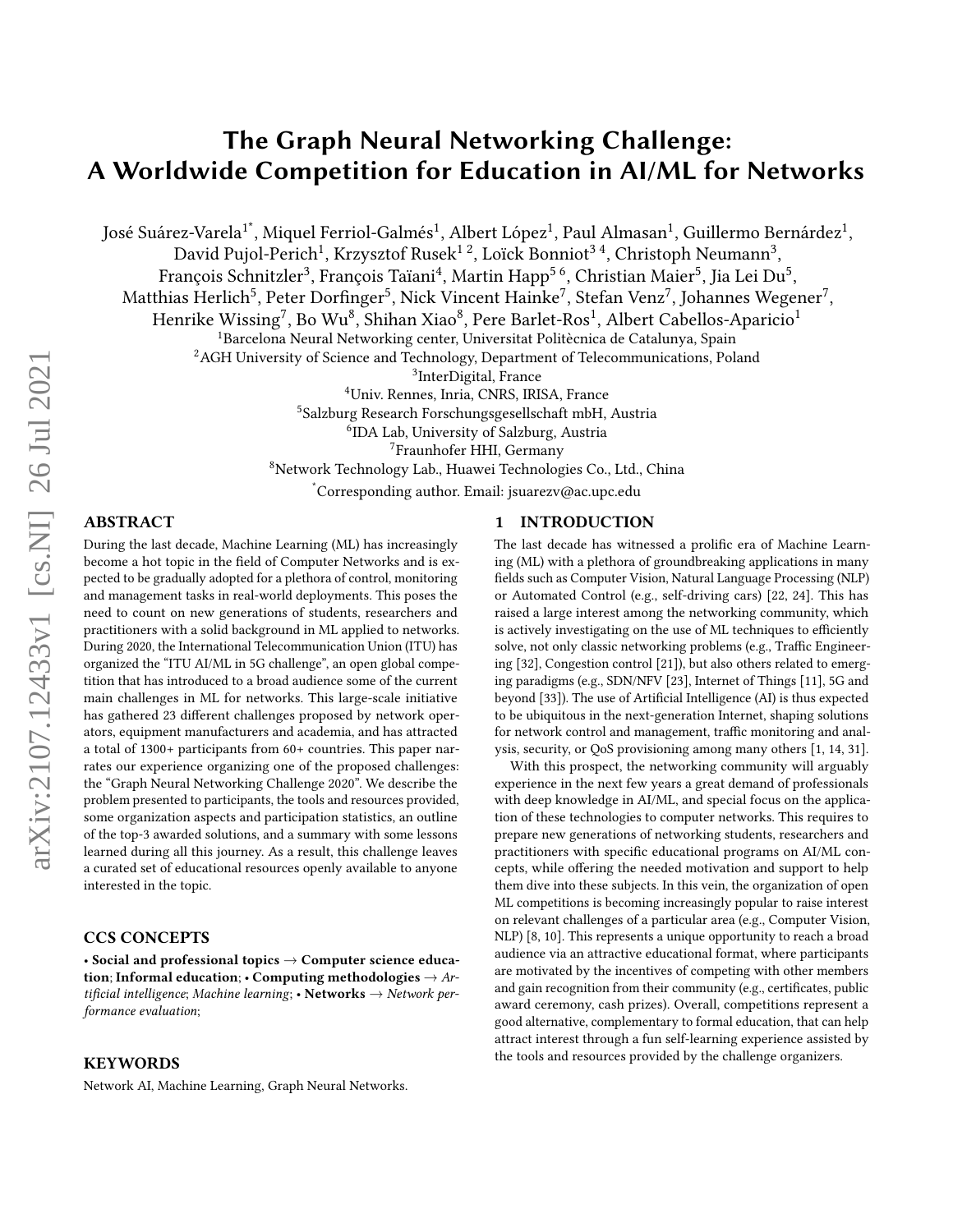As a side contribution, ML competitions may serve to establish reference benchmarks for future research in the field. The availability of public data is crucial to make progress in ML applications, as data is the basic unit to train and evaluate ML models. An example of this is the well-known ImageNet dataset [\[16\]](#page-6-12) used in the ILSVRC competition for image classification [\[9\]](#page-6-13), which ushered in a series of pioneering breakthroughs in the area of computer vision. In the field of computer networks, it is often difficult to find open datasets for ML applications, as data is typically difficult and costly to obtain, and sharing data with other researchers is often problematic due to privacy issues; hence the lack of public datasets often represents a main barrier to create ML-based solutions for networks. In this context, ML competitions may help establish relevant open datasets for benchmarking existing solutions in the area.

During 2020, the International Telecommunication Union (ITU) has run a competition called the "ITU AI/ML in 5G challenge" [\[4\]](#page-6-14), with the purpose of bringing to light a collection of relevant use cases on ML applied to networking. This competition started with a first round including 23 different challenges that ran in parallel, proposed by network operators, equipment vendors and academia. Then, the winning solutions from these challenges were uniformly evaluated in a final round. By the end of the event, statistics present a total of 1300+ participants from 60+ countries, including a side program with 26 webinars in AI/ML for networks given by experts in the field, and cash prizes for the top teams [\[5\]](#page-6-15).

This paper presents an overview of our experience organizing one of the challenges that have run under this initiative, namely the "Graph Neural Networking challenge 2020" [\[7\]](#page-6-16). This challenge presents a fundamental problem related to network performance modeling: predicting the per-path mean delay given a network snapshot (topology + traffic matrix + routing), where only solutions based on neural networks were accepted. This 6-month competition has attracted 124 participants from 24 different countries, including a wide variety of profiles (undergraduate, PhD students, senior researchers and professionals). As a baseline, we provided RouteNet [\[27\]](#page-6-17) – a network modeling tool based on Graph Neural Networks (GNN) [\[28\]](#page-6-18) – which is the responsible for the name of the challenge. Overall, the central piece of the competition is a large collection of datasets for network modeling generated with a packetlevel network simulator (OMNeT++ [\[29\]](#page-6-19)). We hope these datasets have not only contributed to the development of this competition, but also that they will serve as a reference for future research and education in the field. In short, this challenge leaves the following set of tools and educational resources that can be useful in the future:  $(i)$  datasets for network modeling including a wide variety of samples with different topologies, routing configurations and traffic,  $(ii)$  an API to easily read and process the datasets,  $(iii)$  an open-source implementation of the GNN baseline solution [\[27\]](#page-6-17) with a quick-start tutorial, and  $(iv)$  a webinar presenting the proposed problem and some guidelines to participate in the challenge.

The remainder of this paper is structured as follows: Section [2](#page-1-0) describes the problem statement of the challenge. Section [3](#page-2-0) outlines the tools and resources provided to participants. Section [4](#page-3-0) presents the main organization details and some participation statistics. In Section [5,](#page-4-0) the top-3 awarded teams describe briefly their solutions. Section [6](#page-5-0) shares some lessons learned during the celebration of the challenge, and finally Section [7](#page-5-1) concludes the paper.

## <span id="page-1-0"></span>2 PROBLEM STATEMENT

Network modeling is essential to build optimization tools for computer networks. A network model is intended to predict the performance (e.g., utilization, delay, jitter, loss) given a network configuration. As a result, these tools can be used to find the optimal configuration (e.g., routing) according to a target policy (e.g., minimize the end-to-end delay). This can have many applications for offline network optimization (e.g., what-if analysis, planning, troubleshooting), but it is also essential to achieve online operation. Particularly, automatic optimization can be achieved by combining a network model with any optimization algorithm (e.g., Local Search [\[17\]](#page-6-20), Reinforcement Learning [\[32\]](#page-6-2)). In this symbiotic combination, the optimization algorithm generates alternative configurations (e.g., routing), while the network model evaluates the resulting performance of each configuration [\[27\]](#page-6-17).

A fundamental aspect of optimization tools is that they can only optimize metrics that the network model can predict. For instance, if we want to optimize directly the end-to-end delay in a network (e.g., to meet the customer SLAs), we need a model that can infer the resulting delay with alternative configurations (e.g., routing). In general, if we want to optimize QoS/SLA metrics (e.g., delay, jitter), we need to count on a network model able to predict these metrics for any input configuration. The ultimate ambition of the network modeling community is to achieve an exact digital replica that can reproduce the behavior of real networks, that is why these models are often referred to as Digital Twins (DT) [\[34\]](#page-6-21).

Traditional modeling techniques do not meet the requirements to accurately estimate end-to-end performance metrics (e.g., delay or jitter) at limited cost. Nowadays, network models are mainly based on packet-level simulation (e.g., OMNeT++ [\[29\]](#page-6-19), ns-3 [\[25\]](#page-6-22)) or analytical models (e.g., queuing theory [\[15\]](#page-6-23)). The former are computationally very expensive, while the latter are sufficiently fast but do not produce accurate estimates in real networks with multi-hop routing and multi-queue scheduling policies [\[26,](#page-6-24) [32\]](#page-6-2).

In this context, ML arises as a promising technique to build accurate DTs that can operate in real time. However, existing MLbased solutions do not meet the needs for accurate modeling of real-world networks. A main open challenge lies into the lack of ability of these models to generalize to network scenarios unseen during the training phase (e.g., new topologies, configurations, traffic). Generalization is thus an important property, as it enables to train a DT in a controlled testbed (e.g., in a networking lab) and then be able to commercialize it for direct deployment in any real network, without the need for (re)-training on premises.

The goal of the "Graph Neural Networking challenge 2020" is to find DT solutions based on neural networks that can accurately estimate end-to-end performance metrics given a network snapshot. Particularly, requested solutions should predict the per-path mean delay given:  $(i)$  a network topology,  $(ii)$  a network configuration (routing, queue scheduling), and  $(iii)$  a source-destination traffic matrix – as illustrated in Figure [1.](#page-2-1)

The ambition of this challenge is to test the generalization capabilities of proposed solutions. To this end, we provide a training dataset with a great variety of network scenarios (i.e., topology + configuration + traffic), and then evaluate the accuracy of solutions on another dataset with samples of a different network topology.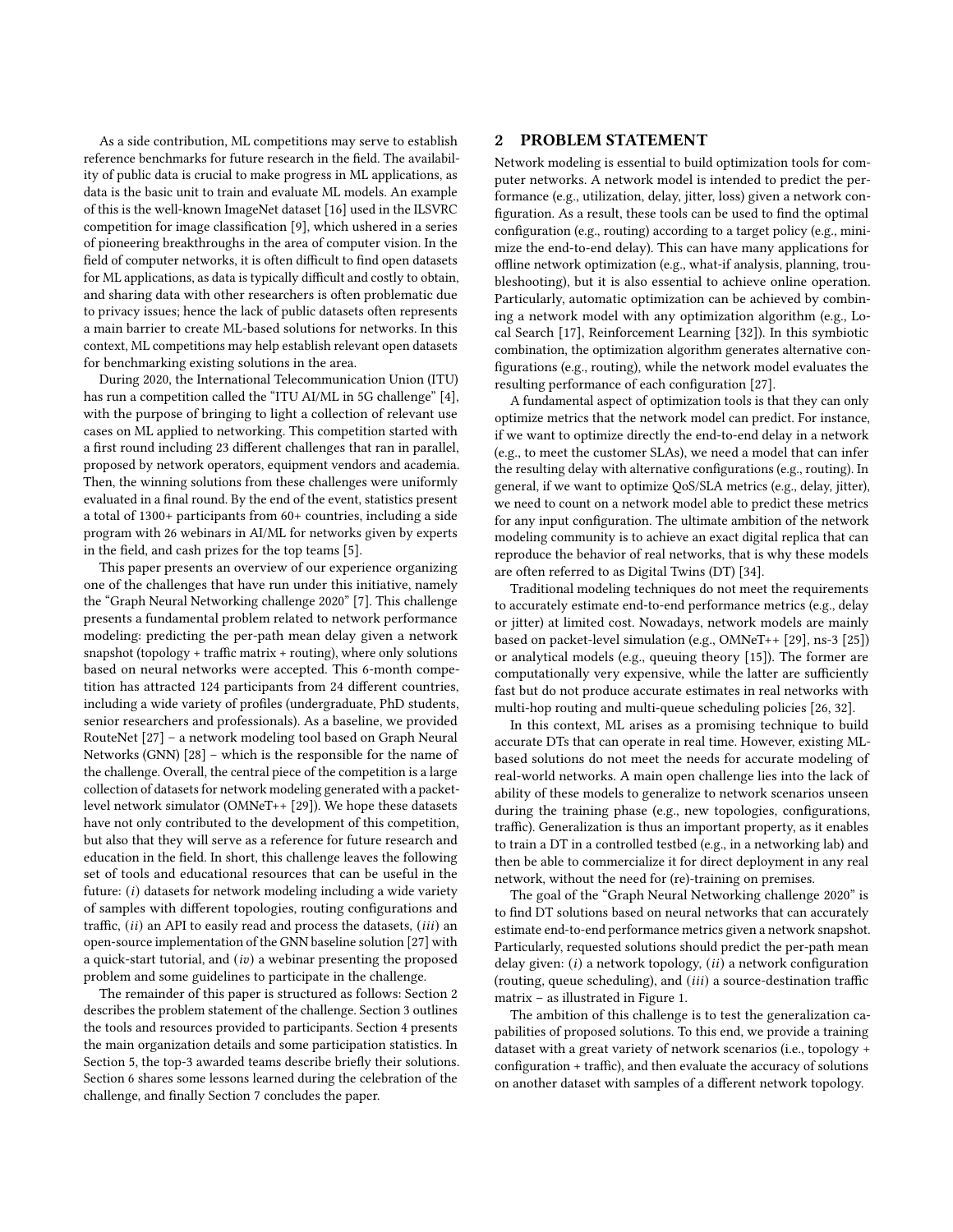<span id="page-2-1"></span>

Figure 1: Description of the problem statement.

# <span id="page-2-0"></span>3 TOOLS AND RESOURCES

This section describes the tools and resources that were prepared and publicly released for this challenge. We hope this material can be useful for future education in ML for networks, as well as serving as a reference for research in the area of network modeling. We summarize below the main resources provided:

- Datasets for training, evaluation and test (totaling 550k samples).
- Python API to read and process the datasets.
- Baseline solution: open-source implementation of RouteNet [\[27\]](#page-6-17) in TensorFlow v2.1, including a quick-start tutorial.
- Webinar including a motivation of the proposed problem, some background on Graph Neural Networks, and an overview of their main applications to Computer Networks (presented in the ITU AI for Good Global Summit 2020 [\[2\]](#page-6-25)).
- Platform for automatic and real-time evaluation of participants (see more details about the evaluation process in Section [4\)](#page-3-0).
- Mailing list for questions and answers related to the challenge. All these resources can be accessed via the challenge website [\[7\]](#page-6-16);

except for the evaluation platform, which was closed after the end of the competition. The following subsections provide a more detailed description of the datasets and the baseline solution.

# <span id="page-2-3"></span>3.1 Datasets

The datasets were produced with a packet-accurate network simulator (OMNet++ [\[29\]](#page-6-19)). Each sample was simulated in a network scenario defined by:  $(i)$  a topology,  $(ii)$  a routing and queue scheduling configuration, and  $(iii)$  a src-dst traffic matrix. Then, it was labeled with some per-flow performance measurements obtained by the simulator (see Fig. [2\)](#page-2-2). Note that the challenge focuses only on predicting the average per-packet delay at the flow-level glanularity. However, datasets include other relevant per-flow performance metrics that can be useful for future research, such as jitter (i.e., delay variance), some percentiles of the delay distribution (p10, p20, p50, p80, p90), or the amount of packets dropped.

Three different datasets were provided for the competition:  $(i)$  training,  $(ii)$  validation, and  $(iii)$  test. As the challenge focuses on the generalization capabilities of proposed solutions, the training dataset contains samples simulated in two real-world network topologies: NSFNet (14 nodes) and Geant2 (24 nodes); while the validation and test datasets were simulated in other topologies not used for training: GBN (17 nodes) for validation, and RedIRIS (19 nodes) for test. All these topologies can be visualized at [\[3\]](#page-6-26). The training and validation datasets were released at the beginning of the competition, and they included all the per-flow performance measurements (output labels in Fig. [2\)](#page-2-2). The test dataset did not include any performance measurements, only the input features, and it was released at the end of the competition to evaluate the accuracy of participants' solutions (more details about the evaluation

<span id="page-2-2"></span>

Figure 2: Representation of the dataset.

process in Sec. [4\)](#page-3-0). Note that this latter dataset was carefully generated to ensure that input and output features followed a similar distribution to the samples of the validation dataset. For the sake of transparency, we released a new version of the test dataset including the per-flow delay labels after the celebration of the competition.

These datasets combine for each topology hundreds of configurations (i.e., routing, queue scheduling) and traffic matrices with various load levels; totaling 400k, 100k, and 50k samples respectively for training, validation and test. Particularly, routing configurations were generated as variations of the shortest path policy. For the queue scheduling configuration, devices implement different policies: Strict Priority (SP), Weighted Fair Queueing (WFQ), or Deficit Round Robin (DRR). Each of the three datasets are composed of four different subsets –each accounting for 25% of the samples– differentiated by the queuing policies supported on devices, which ultimately represent four increasing levels of difficulty. For instance, in the first subset all devices implement a WFQ policy with 3 queues in each output port, and all ports have the same queue weight distribution (10,30,60); while the second subset contains configurations with variable queue weight distributions across different devices. In order to map packets to queues, src-dst flows in the input traffic matrix may have 3 different Type-of-Service labels (ToS=[0,1,2]), which are respectively mapped to the three queues at output ports of devices (e.g., ToS=0 is mapped to the first queue).

Lastly, traffic matrices are carefully generated to cover a wide range of traffic intensities. To this end, for each sample the simulator randomly selects a reference maximum traffic intensity level  $(TI_{max})$ , from low to high load (400-2000 bits per time unit in the simulator). Then, the traffic rate of src-dst flows  $[TM(src, dst)]$  is sampled using a uniform distribution  $(U)$ :

### $TM(src, dst) = U(0.1, 1) * TI_{max}$

During simulation, inter-packet arrival times are modeled with an exponential distribution, and packet size follows a bimodal distribution; both adapted to fit the rate of each src-dst flow. We refer the reader to [\[3\]](#page-6-26) for more details about the datasets.

### <span id="page-2-4"></span>3.2 Baseline

Graph Neural Networks (GNN) [\[28\]](#page-6-18) have recently shown a strong potential to generalize over graph-structured information [\[13\]](#page-6-27). This makes these models especially interesting for networking applications, as much network-related information is fundamentally represented as graphs (e.g., topology, routing). Particularly, global control and management problems (e.g., routing optimization) are often formulated as  $N$ P-hard combinatorial optimization problems [\[30\]](#page-6-28) that involve a set of network elements with complex relationships between them (i.e., graphs). For instance, to account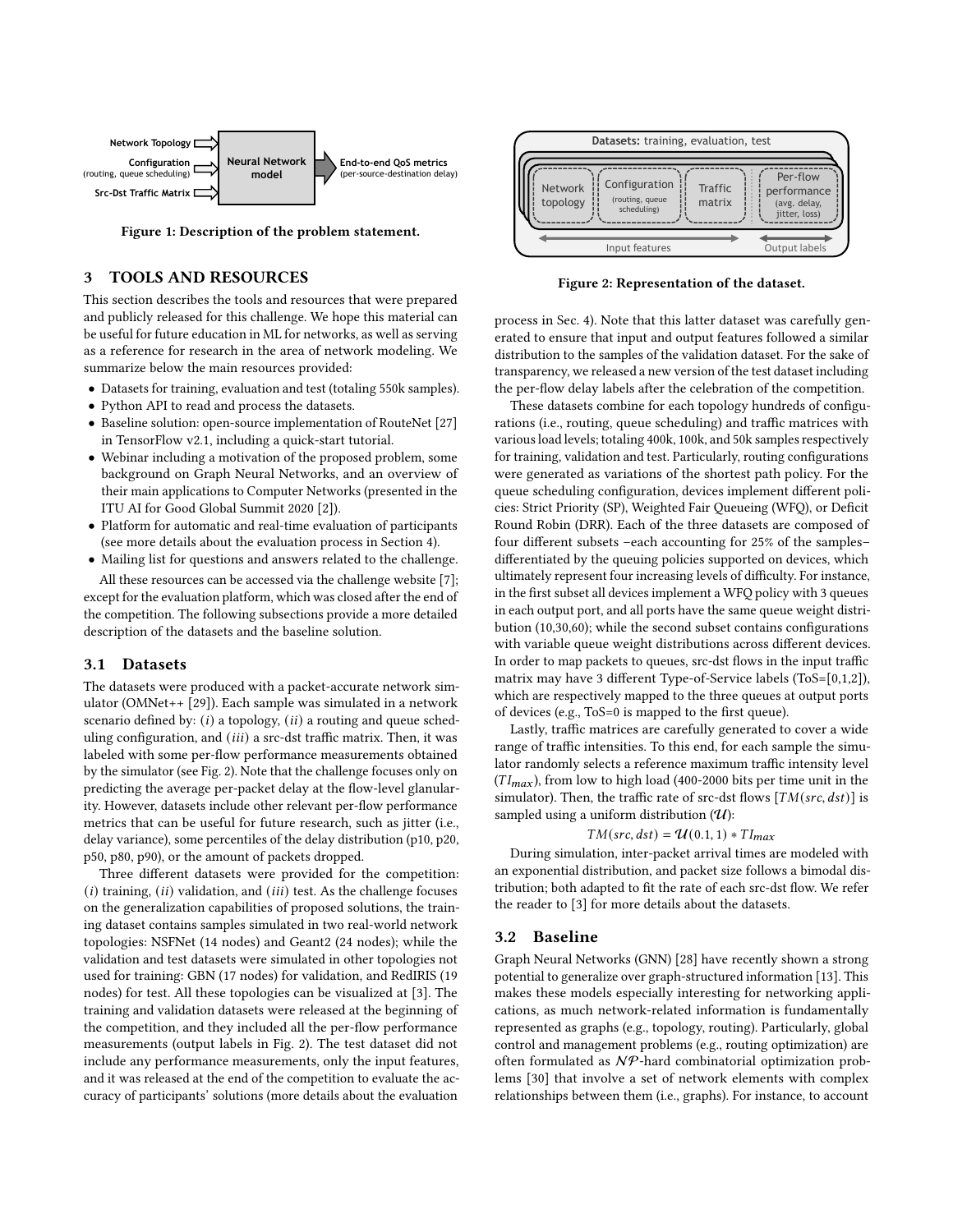<span id="page-3-1"></span>

Figure 3: Black-box representation of RouteNet.

for QoS metrics (e.g., flow-level delay), we need to model the interdependencies between flows in the network, and consider the state of the links and devices that these flows traverse –which in turn depends on the routing configuration. All these dependencies are non-trivial to model, as they are circular –i.e., mutually recursive.

Nowadays, GNN is a hot topic in the ML field and, as such, we are witnessing significant efforts to leverage its potential in different fields where data is fundamentally represented as graphs (e.g., chemistry, physics, social networks) [\[35\]](#page-6-29). In the networking field, early works [\[12,](#page-6-30) [18,](#page-6-31) [27\]](#page-6-17) have already demonstrated the potential of GNNs to generalize across different network scenarios. This can be interesting from a commercialization standpoint, as it enables to train ML-based solutions in controlled testbeds (e.g., in a networking lab), and then be able to deploy them in real networks in production, without the need for on-site training. We refer the reader to [\[13,](#page-6-27) [19,](#page-6-32) [28\]](#page-6-18) for more generic background on GNN.

As a baseline, we presented to participants RouteNet [\[27\]](#page-6-17), a GNN model intended to estimate flow performance metrics in networks (e.g., delay, jitter, loss). Thanks to the use of GNN, RouteNet revealed ability to make accurate predictions in networks unseen during the training phase, including other network topologies, routing configurations, and traffic matrices (Fig. [3\)](#page-3-1). We refer the reader to the original paper [\[27\]](#page-6-17) for more details about this model.

In the Graph Neural Networking Challenge, we extended the problem to modeling network performance (per-flow delay) in scenarios with various queue scheduling policies across network devices (Fig. [1\)](#page-2-1). In this vein, RouteNet does not support multi-queue scheduling policies as input features; moreover it is not designed to map traffic flows to particular queues according to their Type-of-Service labels, which would be helpful to estimate accurately the per-flow delay in the network scenarios of the datasets (Sec. [3.1\)](#page-2-3).

We provide an open source implementation of RouteNet (Tensor-Flow v2.1) [\[6\]](#page-6-33), along with a tutorial on how to execute it and modify key features of the model. Participants were encouraged to use this model as a starting point to solve the challenge, or alternatively create their own neural network-based solutions from scratch.

# <span id="page-3-0"></span>4 ORGANIZATION AND PARTICIPATION **STATISTICS**

At the beginning of the challenge, participants were given the training and validation datasets (Sec. [3.1\)](#page-2-3), an open-source implementation of the baseline model (Sec. [3.2\)](#page-2-4), and a webinar presenting the problem. This latter activity was intended to engage participants and guide them on how to start working for the competition. For this purpose, we motivated the relevance of the problem and introduced the main existing solutions; also we gave some tips to be successful in the challenge. Moreover, during the competition we actively communicated with participants via the mailing list.

Approximately 4 months after the challenge kickoff, we released the test dataset, which marked the start of the evaluation phase. This dataset contained samples with similar distributions to those of the validation dataset. Participants were asked to label it with their neural network models and return the results in a standard CSV format. This enabled to make the evaluation in real time, as our evaluation platform automatically computed the resulting scores over CSV files. Particularly, the score was defined as the Mean Absolute Percentage Error (MAPE) over all the source-destination delay predictions produced by solutions (Eq. [1\)](#page-3-2).

<span id="page-3-2"></span>
$$
MAPE = \frac{100\%}{N} \sum_{i=1}^{N} \left| \frac{\hat{y}_i - y_i}{y_i} \right| \tag{1}
$$

Where  $\hat{y}_i$  are the delay predictions produced by the model,  $y_i$ represents the actual delay labels obtained by the simulator, and N is the number of src-dst flows along the 50k samples of the test dataset, totaling 17,100,000 src-dst delay labels. The evaluation phase lasted 15 days and, as solutions were submitted, teams were ranked automatically by the evaluation platform according to their MAPE metric (less is better). They could see the evolution of the ranking in real time, which helped create a competitive atmosphere and get the participants more involved.

At the end of the evaluation phase, a provisional ranking with the scores of all the teams was publicly posted; then top-5 solutions were analyzed in detail to check that they complied with all the rules of the competition. Among the most essential aspects, we checked that these solutions were fundamentally based on a neural network model, and did not use for instance any simulation tool as the one used to generate the datasets. Also, as the challenge was focused on the generalization capabilities of solutions, we imposed that solutions could only be trained with samples from the training dataset we provided, thus ensuring equal conditions for all the teams with regard to data. This led us to reproduce the training and evaluation of top-5 solutions to check that they really met this rule.

After this validation, top-3 participants were officially announced and received certificates of recognition. Also, they advanced to the global round of the ITU AI/ML in 5G challenge, where 33 solutions from 23 different challenges were uniformly evaluated by an expert panel during a final public conference. The global winners received certificates of recognition (gold, silver and bronze medals, and three runner-up awards) and the corresponding cash prizes [\[5\]](#page-6-15).

The whole challenge lasted 6 months (7 months including the global round), and attracted a total of 124 participants from 24 countries, including a wide variety of profiles: undergraduate, PhD students, senior researchers, professionals; both from the academia and industry. Table [1](#page-3-3) summarizes the countries represented across all the teams. Also, by manual inspection of the affiliations they provided, we identified that ≈59% of participants came from the academia (universities and research centers/institutes), while ≈24%

#### <span id="page-3-3"></span>Table 1: List of countries represented in alphabetical order.

# Countries

Austria, Belgium, China, Colombia, Egypt, Finland, France, Germany, Greece, India, Israel, Italy, Jamaica, Japan, Luxembourg, Malaysia, Portugal, Russia, Saudi Arabia, South Africa, Spain, Tunisia, United Kingdom, United States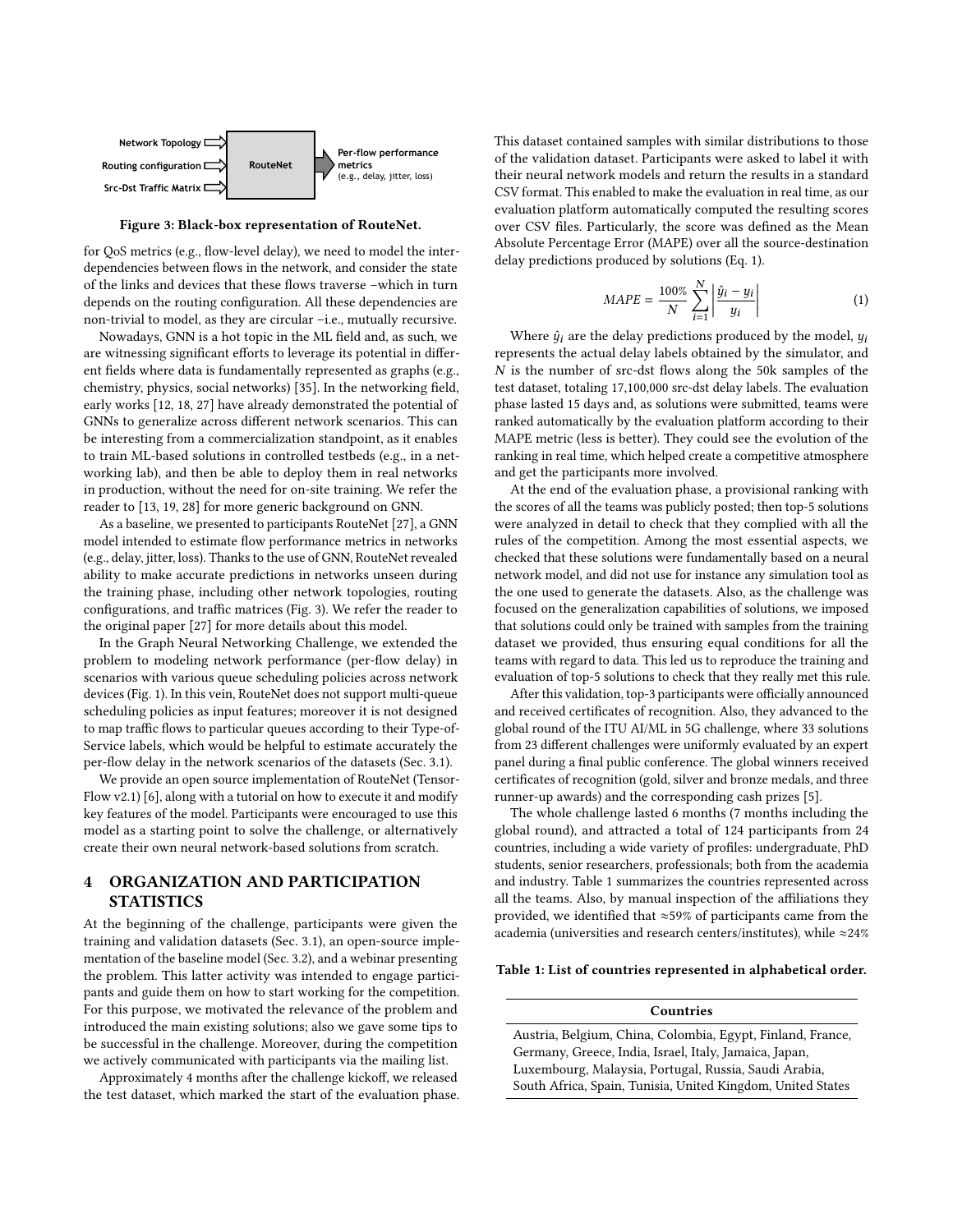<span id="page-4-1"></span>Table 2: Ranking with top-3 teams.

|     | Rank Team name         | MAPE. |
|-----|------------------------|-------|
| #1  | Steredeg               | 1.53  |
| #2. | Salzburg Research      | 1.95  |
| #3  | <b>Gradient Ascent</b> | 5.42  |

were researchers and professionals from the industry. Note that a small portion of them were not considered in any of these groups; likewise some had dual affiliations that counted for both profiles.

# <span id="page-4-0"></span>5 OVERVIEW OF TOP-3 SOLUTIONS

This section presents the top-3 winning solutions of the challenge, which were promoted to the global round of the ITU AI/ML in 5G challenge. Table [2](#page-4-1) summarizes the MAPE scores they obtained. As a reference, the baseline GNN model (Section [3.2\)](#page-2-4) obtains ≈269% of MAPE over the datasets of the challenge (Section [3.1\)](#page-2-3), which reveals a significant improvement of these solutions over the baseline, mainly due to their capability to accurately model the impact of various multi-queue scheduling policies on network devices.

### 5.1 First: Steredeg (InterDigital, Univ. Rennes)

This team observed that node states cannot be modeled explicitly with RouteNet. Their main assumption is that adding embeddings (learned representations) for nodes would allow to store relevant information about node queues (e.g., available capacity, drop rates). Adding this new embedding is challenging in the RouteNet baseline, so they re-implemented an algorithm from scratch using PyTorch and its GNN module "PyTorch-Geometric". Dependencies between paths', links' and nodes' embeddings were defined using three bipartite graphs: (i)  $G_{p,l}$  connects each path to the links they traverse –it is essentially the bipartite graph used in RouteNet; (ii)  $G_{p,n}$  connects each path to the nodes it traverses; and (iii)  $G_{l,n}$  connects each (unidirectional) link to its source and destination nodes.

Figure [4](#page-4-2) provides an overview of the interactions between embeddings and the proposed dependency graphs. Embeddings are first initialized with input features (step  $\circled$ ). Using message passing layers over the bipartite graphs  $G_{p,l}$  and  $G_{l,n}$ , the embeddings are then updated in steps  $\circledcirc$  to  $\circledcirc$  (repeated  $T = 3$  times to allow embeddings to converge to a fixed point). The final embeddings are computed using  $G_{p,n}$   $\circledcirc$  and readout layers output the predicted delay for each path  $\oslash$ . Numerical input features are standardized while categorical features are mapped to embeddings. Other improvements include using the Adam optimizer with a cyclic learning rate scheduler (to improve models' convergence) and training over the logarithm of the expected delays with the MAPE loss. The best hyperparameters allowed to reach a score of 1.66% (5 days of training on a Nvidia Tesla M60). The winning score of 1.53% was obtained by averaging the predictions of 4 models trained with various hyperparameters.

# 5.2 Second: Salzburg Research (SRFG, Univ. Salzburg)

This solution is based on the RouteNet model provided for the challenge. Without any modifications, the original model performs

<span id="page-4-2"></span>

Figure 4: Overview of Steredeg's proposed algorithm.

poorly as it was not developed for networks with heterogeneous scheduling policies.

The overall structure of RouteNet was kept the same. Two neural networks exchange information with each other in a loop to update path and link state information. These two neural networks are gated recurrent neural networks in RouteNet. In our solution, the path update neural network was extended to a stacked gated recurrent network. The link update neural network was replaced by a feed forward neural network with 2 hidden layers.

Additionally, important variables such as queue scheduling policies were added to the model and all variables were scaled onto the interval [0, 1]. Note that the scheduling policy is a node property. However, RouteNet only considers path and link information. Hence, we mapped this queue scheduling policy onto links by assigning to each link the scheduling policy of its source node. We set the dimension for path and link states to 64 elements each. For the path states, 11 elements are initialized with data, then we apply zero-padding to the vectors. Similarly, link states are initialized with 7 variables taken from the data set. Additionally, the loss function for training the model was changed from the Mean Squared Error originally used by RouteNet to the Mean Absolute Percentage Error (MAPE), which is the target score of the challenge.

The final output from the path update function is used for predicting average per-path delays with a feed forward neural network consisting of two hidden layers in RouteNet. An additional layer was added to this readout neural network without activation function. This layer additionally receives the final path state information as an input. This can be seen as some kind of residual neural network.

The training was done for 1.2 million training steps on a single Geforce RTX 2080 Ti, which took ≈48 hours. With this model, a MAPE of 1.95% was achieved for the test dataset simulated in the RedIRIS topology. The code of this solution can be found on GitHub<sup>[1](#page-4-3)</sup>. An improved version of this model [\[20\]](#page-6-34) achieves an error of 0.89% for the same test data set.

### 5.3 Third: Gradient Ascent (Fraunhofer HHI)

Gradient Ascent's solution is, in essence, a heavily scaled up version of RouteNet. Modifications to the original model are as follows:

(1) The number of input features of both links and paths is increased, in order to accommodate the heterogeneity of links and paths. Compared to the original RouteNet, the set of link features is extended by the link capacity and the queue scheduling configuration, and the queue weight profiles at the ingress port

<span id="page-4-3"></span><sup>1</sup>[https://github.com/ITU-AI-ML-in-5G-Challenge/PS-014.2\\_GNN\\_Challenge\\_](https://github.com/ITU-AI-ML-in-5G-Challenge/PS-014.2_GNN_Challenge_SalzburgResearch) [SalzburgResearch](https://github.com/ITU-AI-ML-in-5G-Challenge/PS-014.2_GNN_Challenge_SalzburgResearch)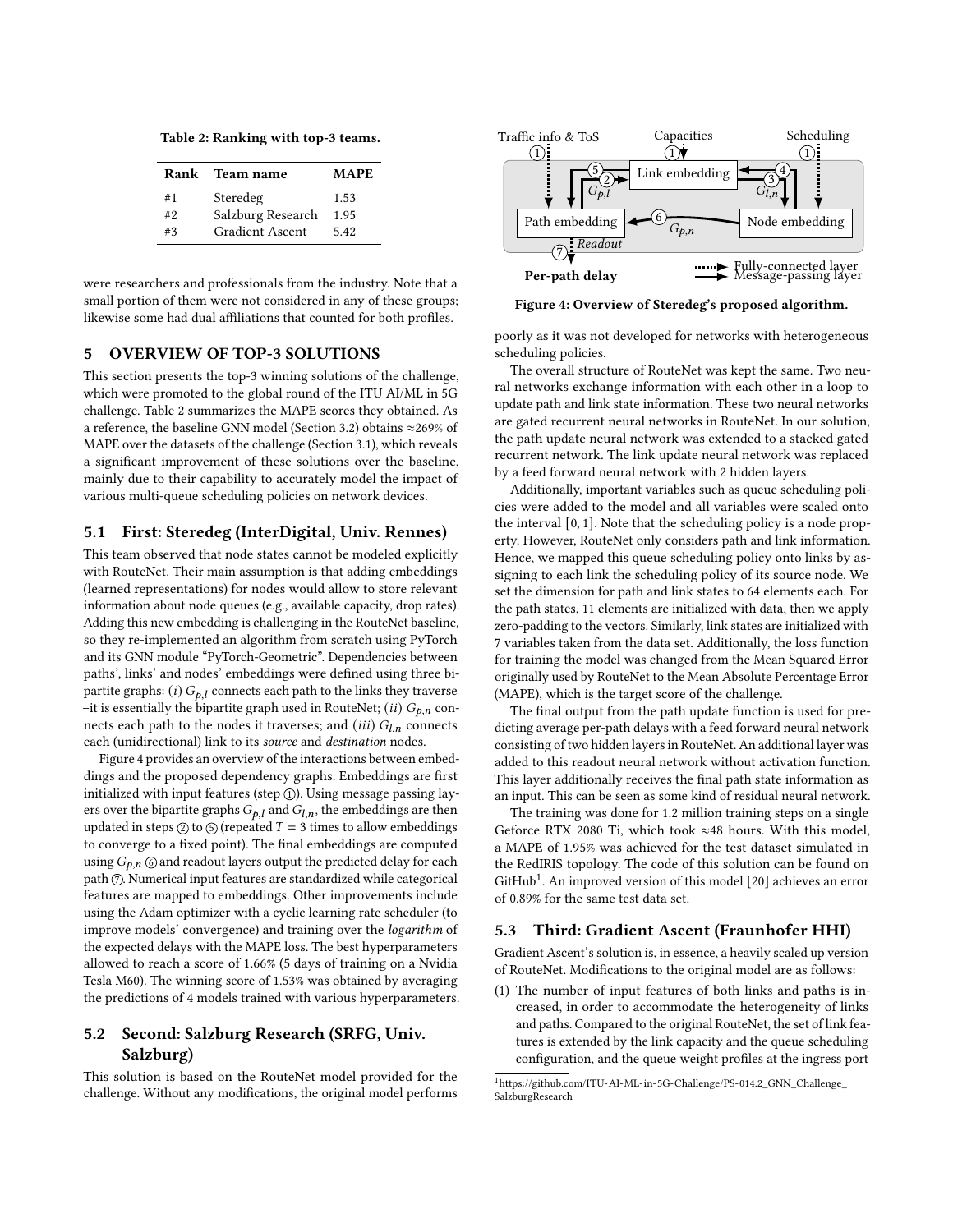of the link. The set of path features is extended by the ToS label, the avg. packet size, and the avg. packet rate. Where necessary, these features were mapped to a floating point variable.

- (2) The sizes of the path and link hidden state vectors (embeddings) used in the message passing phase of the GNN are increased by factors of eight and four, respectively.
- (3) The dimension of the two hidden layers of the fully-connected readout Neural Network is extended. Particularly, the number of nodes in the hidden layers was increased by a factor 64.

Since the validation loss clearly converges after  $\approx$ 1 million training steps with no sign of overtraining, no dropout layers are being used in the readout Neural Network (contrary to the original RouteNet) and the L2 regularization is relaxed compared to the original. Finally, the number of message passing iterations can be lowered by a factor of two without any loss in accuracy, while reducing computation time. Training of the model (1.2 million training steps) takes about 15 hours on an Nvidia Tesla V100.

### <span id="page-5-0"></span>6 LESSONS LEARNED

This section collects some lessons learned before and during the organization of the challenge.

The use of an objective evaluation metric –MAPE in this case– was positively perceived by participants. First, it enables to achieve a transparent, fair, and uniform way to evaluate solutions. Second, it is an automatic and scalable mechanism, which is essential to avoid potential problems during the evaluation phase. In this context, it is also important to be prepared to resize the computing resources needed, as it is often difficult to foresee the level of participation before the challenge starts. For instance, this can be achieved by relying on cloud computing resources with flexible plans.

One aspect that can be revisited for future competitions is the definition of the rules and how to verify that all solutions comply with them. In this challenge, the evaluation process was divided in two phases; during the first phase solutions were evaluated automatically based on the MAPE score and, in the second phase, top-5 solutions were shortlisted and manually reviewed. We did this to verify to main aspects:  $(i)$  that solutions were essentially based on neural networks and did not include any network simulation component, and  $(ii)$  that they were exclusively trained on data from the training dataset. This permitted to ensure that at least top-5 solutions complied with all the rules. However, it was not a trivial task, as it required to reproduce the training and evaluation of these solutions. In this vein, alternative strategies could be devised to check this type of rules in a more efficient way. For instance, providing access to sandboxes where participants can autonomously run their solutions in controlled and homogeneous conditions.

One essential aspect for the successful development of the challenge was to actively engage participants. The initial webinar and the use of a Q&A mailing list were essential to attract participants and keep interest along the challenge. Also, it is essential to provide tools and resources that can facilitate a quick start. For instance, we provided an API for the datasets, an implementation of the baseline model, and a tutorial with some guidelines on how to modify fundamental features of this model. This kind of resources help achieve promising results at an early stage of the competition; thus encouraging participants to keep working until the end.

During the evaluation phase, the publication of a real-time ranking allowed participants to compare their scores; this eventually encouraged them to compete actively. Particularly, we observed a clear last-mile effort at the end of the competition. In this vein, some actions could be made to achieve a more constant dedication along the challenge.

Another interesting aspect was to observe that particularly top-3 teams achieved very close scores by devising substantially different and complementary approaches (e.g., adding new elements to the neural network architecture, adding new variables to the model, hyperparameter optimization). In this context, it would be interesting to broaden the spectrum of accepted solutions in the challenge (e.g., any ML-based technique beyond neural networks) to achieve more diversity in proposed solutions and, at the end of the challenge, prepare a joint activity where teams can collaborate to create a final solution including the main benefits of the best proposals.

Last but not least, in this challenge we used data from simulation, using statistical traffic models, which provides a simplified representation of real-world networks. In this vein, we would like to encourage the community to move towards using real-world data. For example, using controlled network testbeds and injecting real traffic traces under scenarios with a broad variety of configurations (e.g., routing, queue scheduling).

### <span id="page-5-1"></span>7 CONCLUSIONS

This paper has reported our experience throughout the celebration of the Graph Neural Networking Challenge 2020, a worldwide competition on ML for networking that has been organized under a broader initiative: the ITU AI/ML in 5G challenge. We hope our experience can be helpful for the organization of future competitions in the field of computer networks. From a research standpoint, this kind of competitions can serve to accelerate progress in a particular knowledge field, as it helps to introduce the topic to new researchers and establish standard benchmarks. From an education perspective, it is an effective initiative to attract and train new generations of students and researchers in the subject.

### ACKNOWLEDGMENTS

Thanks to the International Telecommunication Union (ITU) for organizing the ITU AI/ML in 5G challenge and giving us the opportunity to be part of this initiative; especially thanks to Dr. Thomas Basikolo, Mr. Vishnu Ram and Dr. Reinhard Scholl, who did a great job to coordinate this large-scale event. This work has received funding from the European Union's H2020 research and innovation programme within the framework of the NGI-POINTER Project funded under grant agreement No. 871528. This paper reflects only the authors' view; the European Commission is not responsible for any use that may be made of the information it contains. This work was also supported by the Spanish MINECO under contract TEC2017-90034-C2-1-R (ALLIANCE), the Catalan Institution for Research and Advanced Studies (ICREA), and by FI-AGAUR grant by the Catalan Government. Salzburg Research is grateful for the support by the WISS 2025 (Science and Innovation Strategy Salzburg 2025) project "IDALab Salzburg" (20204-WISS/225/197-2019 and 20102-F1901166-KZP) and the 5G-AI-MLab by the Federal Ministry for Climate Action, Environment, Energy, Mobility, Innovation and Technology (BMK) and the Austrian state Salzburg.